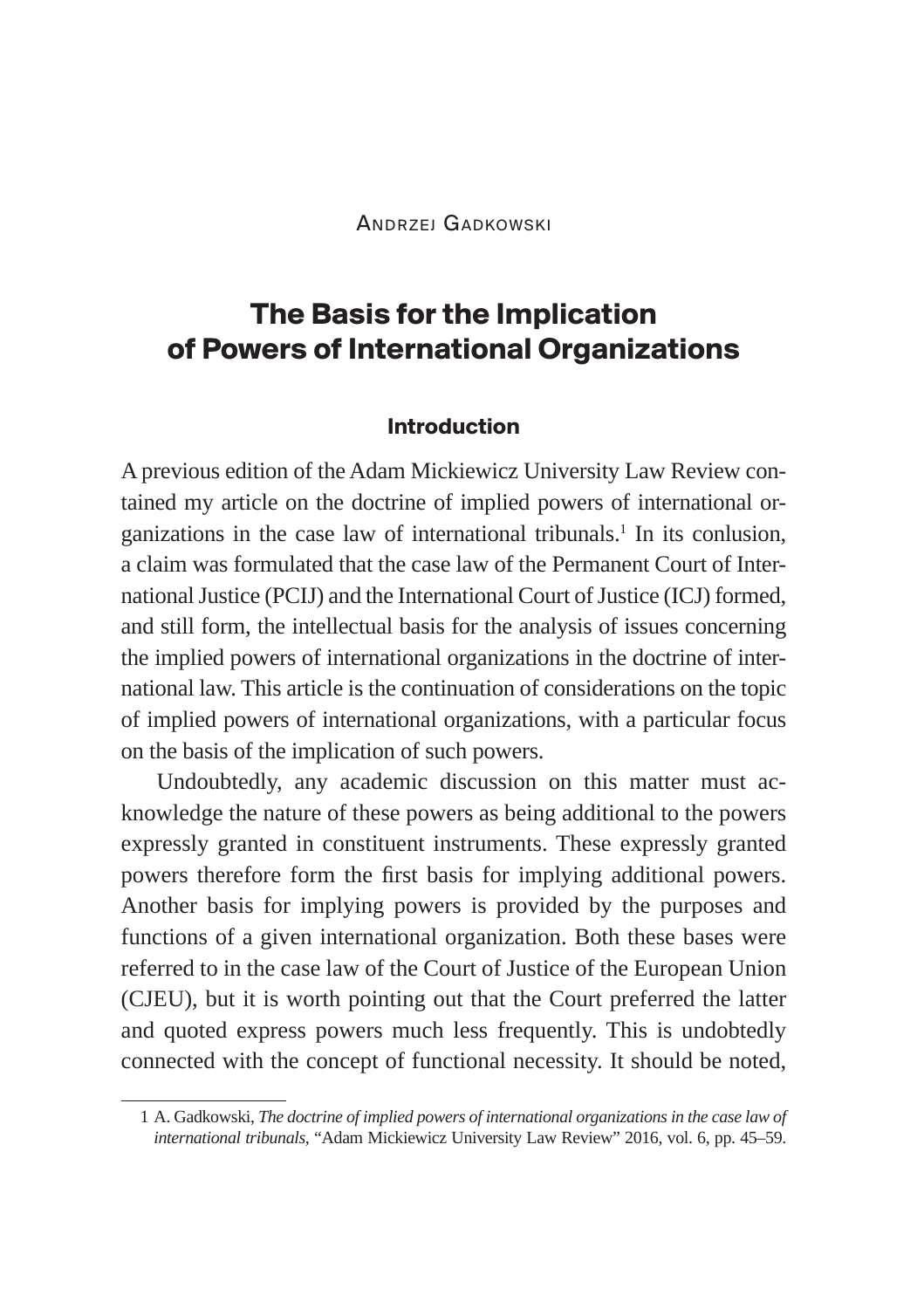however, that the preference for using the purposes and functions of an international organization when implying its powers carries certain risks. In this context, Krzysztof Skubiszewski points to situations where it is impossible to separate the purposes and functions of an international organization from its existing powers, which, in practice, makes it impossible to treat these powers and functions alone as a sufficient basis for implication.<sup>2</sup> In practice such a situation clearly results in limiting the doctrine of implied powers.

For example, Manuel Rama-Montaldo, who himself is no supporter of a strict differentiation between the functions and powers of international organizations, is of the opinion that the statutes of most international organizations "do not draw any such distinction between function and powers, and either use those words indiscriminately or else rather tend to use the word function."3 The UN Charter is a good example of this.

Luigi Ferrari Bravo and Andrea Giardina, who thoroughly discussed this matter in the context of the Treaty on the European Community (TEC), also identify the concept of implied functions. In the comments on Article 235 of the TEC and based on the analysis of the 1962 Certain expenses ICJ advisory opinion<sup>4</sup>, they argue that while implied powers are used to perform functions that have already been assigned to the organization, the concept of implied functions refers to those tasks of this organization which, although not expressly assigned to it, are "necessary for the fulfilment of its ends."<sup>5</sup>

It can be said therefore, that the functions of an international organization are related to the essence of its activity and, by extension,

<sup>2</sup> K. Skubiszewski, *Implied Powers of International Organizations*, in: *International Law at a Time of Perplexity. Essays in Honour of Shabatai Rosenne*, ed. Y. Dinstein, Dordrecht 1989, p. 857.

<sup>3</sup> M. Rama-Montaldo, *International Legal Personality and Implied Powers of International Organizations*, "44 British Yearbook of International Law" 1970, p. 151.

<sup>4</sup> *Certain expenses of the United Nations (Article 17, paragraph 2, of the Charter), Advisory Opinion of 20 July 1962, ICJ Reports 1962*, p. 157 et seq.

<sup>5</sup> L. Ferrari Bravo, A. Giardina, *Commentario al Trattato Istitutivo della CEE*, vol. III, Milano 1965, p. 1702; M. Rama-Montaldo, *International Legal Personality…*, p. 150.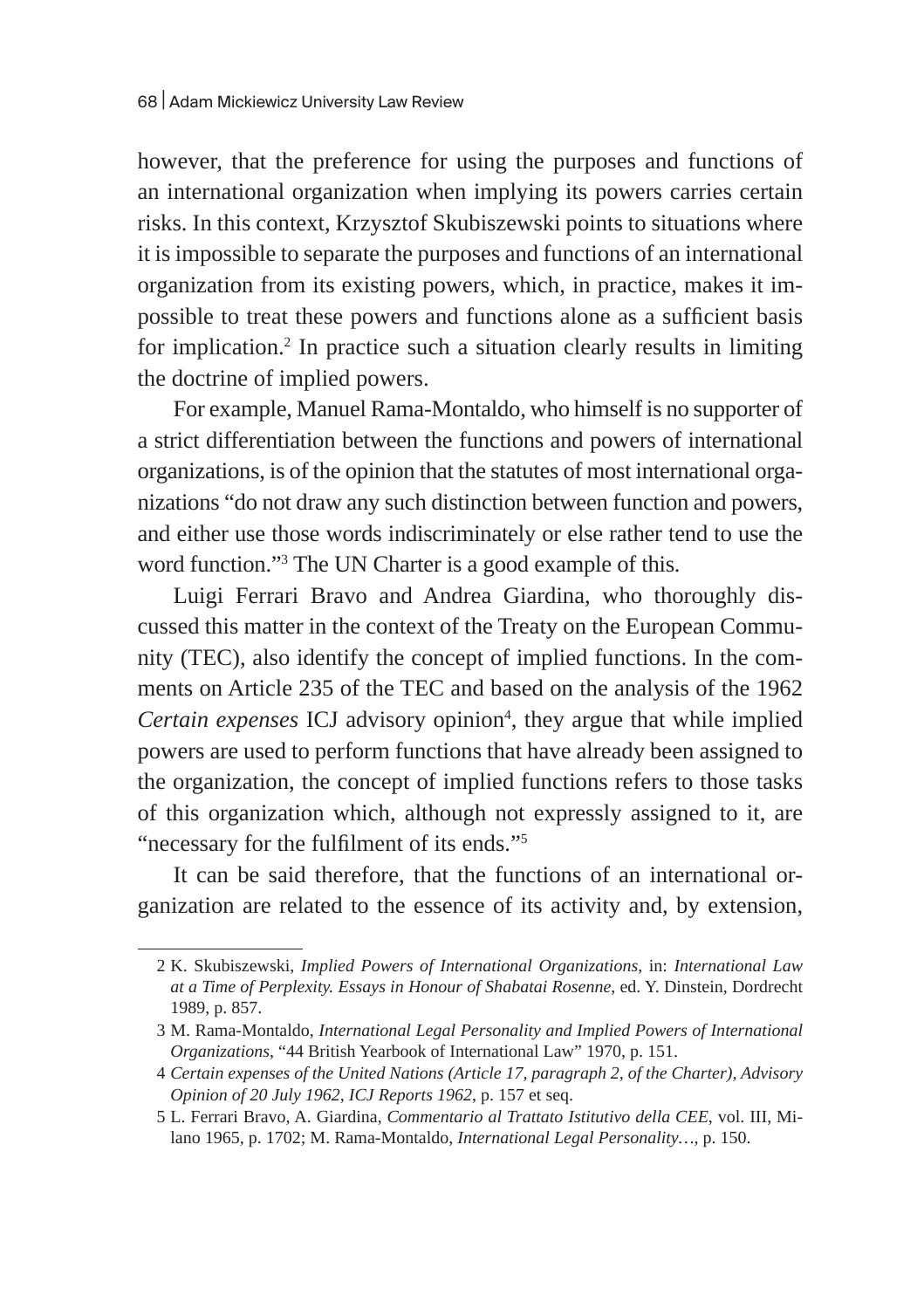to the tasks it fulfils. Powers, on the other hand, by their very nature concentrate on measures which are taken by the organization and which produce certain legal effects, both for the organization itself and its member states. There is also no doubt about the connection between the functions and powers of an international organization. This relationship may be illustrated by the concept of implied powers. Implied powers are, after all, powers which, although additional, are necessary or essential for the performance of the organization's statutory functions.

A broad definition or determination of the functions and purposes of an organization in its statute is certainly beneficial from the point of view of assuming additional powers, such as implied powers. In order to imply real and effective additional powers, however, it is important that the constituent instrument provide the international organization with a certain catalogue of express powers and a mechanism for implying these additional powers. International organizations operate in a dynamic international reality. Their statutes often comprise provisions that retain their initial form and shape for decades, despite substantial changes in the international environment. As we know, so far it has been impossible to review the United Nations (UN) Charter, whose provisions have hardly changed for 70 years. Implying additional powers is, therefore, necessary to ensure that the organization exercises the powers expressly granted to it and fulfils its statutory purposes and functions.

### **The Purposes and Functions of International Organizations as the Basis for Implication**

In practice, the definition of the purposes, tasks and functions of international organizations in their constituent instruments is often extremely broad. The real meaning of these terms is consequently often unclear and results in many possible interpretations acting as bases for the implication of powers of international organizations. One needs therefore to highlight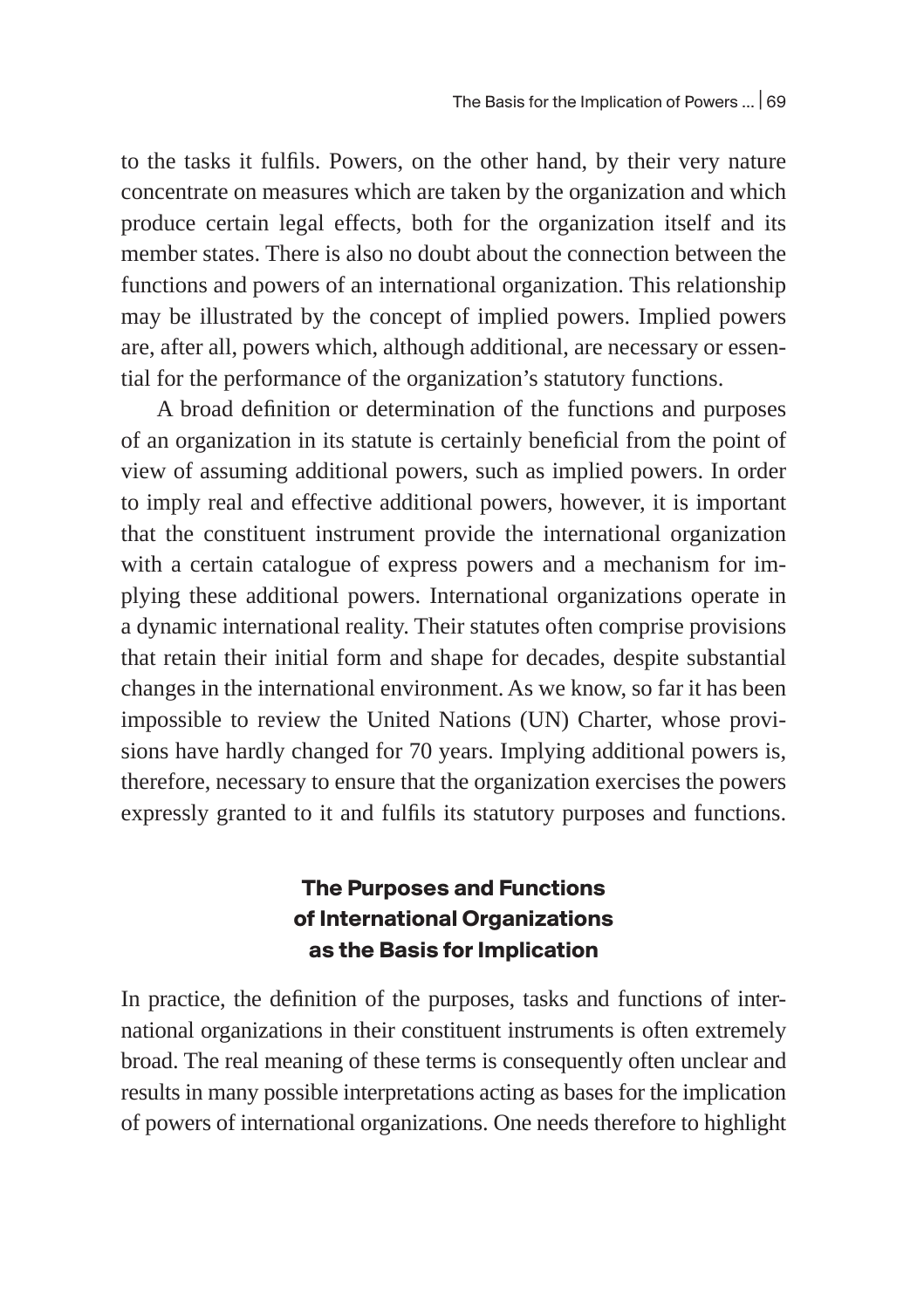selected decisions of international courts, in which these courts based implied powers on the purposes and functions of international organizations. In the *Work of the Employer* case, the PCIJ stated that the International Labour Organization (ILO) would be prevented from "*the accomplishment of* [*its*] *end*"6 , i.e. the protection of workers and the ensuring of acceptable labour conditions, if the organization could not regulate incidentally the work performed by the employers. The Court's position on the matter, however, was based on more extensive reasoning. It also cited the intention of the states parties to the Treaty of Versailles and the interpretation of the Treaty's provisions.7 Another PCIJ opinion, the *Danube* advisory opinion, contains references to the limits of the functions expressly bestowed upon the European Commission of the Danube. More precisely, the Court held that the European Commission as "an international institution with a special purpose […] only has the functions bestowed upon it by the Definitive Statute with a view to the fulfilment of that purpose, but it has power to exercise these functions to their full extent."8

An interesting reference to the purposes and functions of an international organization was made by the ICJ in the well-known 1949 *Reparation for injuries* case. In this advisory opinion, the Court used general language to justify the UN's power to bring international claims. Based on the assumption that the organization is an international legal person, the Court stated that "the rights and duties of an entity such as the Organization must depend upon its purposes and functions as specified or implied in its constituent documents and developed in practice."9

<sup>6</sup> *Competence of the ILO to regulate Incidentally the Personal Work of the Employer*, PCIJ Publications 1926, Series B – No. 14, p. 18.

<sup>7</sup> For an analysis of this opinion, see J. Makarczyk, *The International Court of Justice on the Implied Powers of International Organizations*, in: *Essays in International Law in Honour of Judge Manfred Lachs*, ed. J. Makarczyk, The Hague 1984, p. 506.

<sup>8</sup> *Jurisdiction of the European Commission if the Danube between Galatz and Braila*, PCIJ Publications 1927, Series B – No. 14, p. 64.

<sup>9</sup> *Reparation for injuries suffered in the service of the United Nations*, Advisory Opinion, ICJ Reports 1949, p. 180.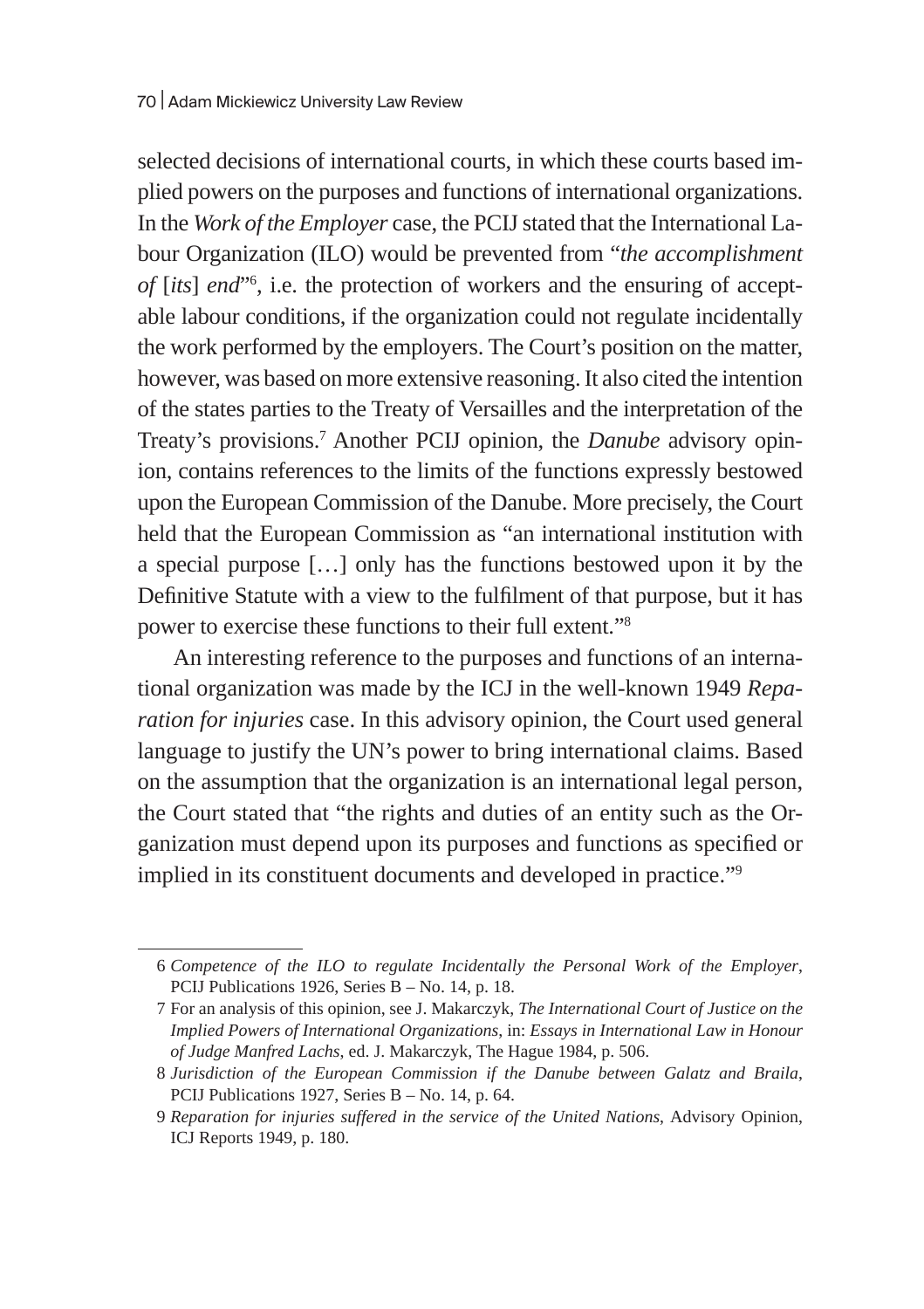Consequently, the ICJ elaborated on its position stating: "the Organization must be deemed to have those powers which, though not expressly provided in the Charter, are conferred upon it by necessary implication as being essential to the performance of its duties."10

It should be noted that the view presented in this opinion was later reflected in the *Effect of awards* case. In this advisory opinion, the ICJ implied the power to establish an administrative tribunal as follows: "[t]he power to establish a tribunal, to do justice as between the Organization and the Staff members, was essential to ensure the efficient working of Secretariat […] capacity to do this arises by necessary intendment out of the Charter."11 The ICJ also referred to the statutory purposes of an organization in the *Certain expenses* case. In its interpretation of the UN Charter, the Court concluded that "when the Organization takes action which warrants the assertion that it was appropriate for the fulfilment of one of the stated purposes of the United Nations, the presumption is that such action is not ultra vires the Organization."12

Another reference to the UN's functions regarding the trusteeship system may be found in the *Status of South West Africa* advisory opinion. The ICJ implied the UN's supervisory power over the South West African territory, even though the territory had not been placed in the trusteeship system. In this case the ICJ relied on the necessity for supervision. According to the Court, "[t]he necessity for supervision continues to exist despite the disappearance of the supervisory organ under the Mandates system. It cannot be admitted that the obligation to submit to supervision has disappeared merely because the supervisory organ has ceased to exist, when the United Nations has another international organ performing similar, though not identical, supervisory functions."13 Fi-

<sup>10</sup> Ibidem, p. 182. For an analysis of this opinion, see for example: B. Conforti, C. Focarelli, *The Law and Practice of the United Nations*, The Hague 2005, p. 13 et seq.

<sup>11</sup> *Effect of Awards of Compensation made by the U.N. Administrative Tribunal, Advisory Opinion*, ICJ Reports 1954, p. 57.

<sup>12</sup> *Certain expenses case*, *op. cit*., p. 168.

<sup>13</sup> *International status of South-West Africa*, Advisory Opinion, ICJ Reports 1950, p. 136.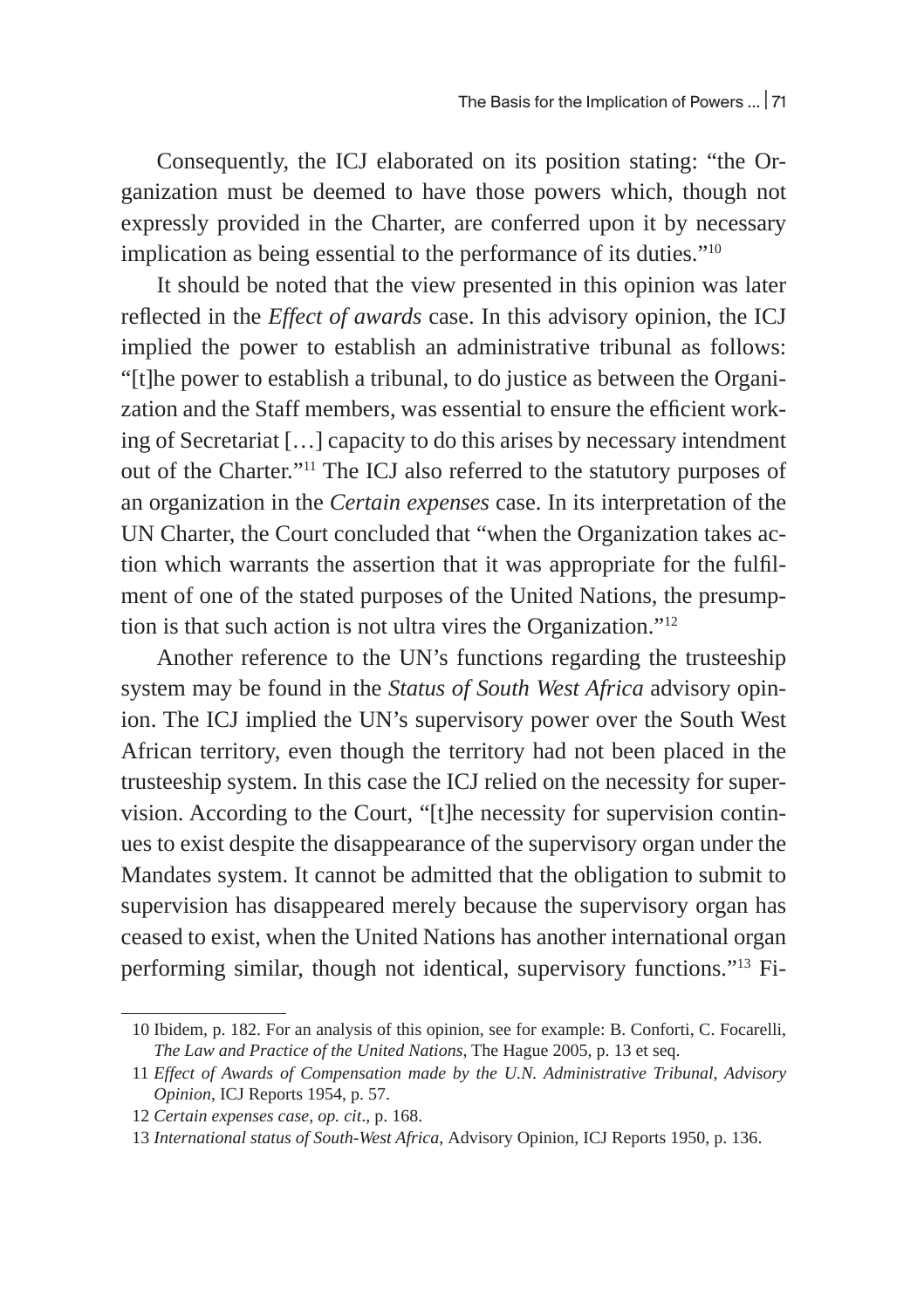nally, in the *Legality of the Use by a State of Nuclear Weapons in Armed Conflict* case, the ICJ cited the criteria of implying powers previously used in the *Reparation for injuries* and *Effect of awards* cases. It concluded that implied powers signify "powers which […] are conferred upon [the Organization] by necessary implication as being essential to the performance of its duties."14

It should be emphasized that the ICJ did not, however, accept the WHO's power to request an advisory opinion. The ICJ held that "it does not seem to the Court that the provisions of Article 2 of the WHO Constitution [which determine the functions of the WHO] […] can be understood as conferring upon the Organization a competence to address the legality of the use of nuclear weapons, and thus in turn a competence to ask the Court about that."15

In addition, one should also note an interesting construct introduced in the *Namibia* case. Here, the Court sought the power to revoke a mandate when no such power was expressly stipulated in any of the applicable international instruments. It would seem that, since the ICJ could not imply powers from those expressly stated in the treaties, it would seek such powers in the purposes and functions of the organization. The Court chose, however, to justify its position differently, and it stated that "[t]he silence of a treaty as to existence of such right cannot be interpreted as implying the exclusion of a right which has its source outside of the treaty, in general international law, and is dependent on the occurrence of circumstances which are not normally envisaged when a treaty is concluded."16 In his analysis of this opinion, Skubiszewski points out the ICJ 'presumption' in this context.17 In conclusion, the ICJ stated: "[t]hat this special right of appeal was not in-

<sup>14</sup> *Legality of the Use by a State of Nuclear Weapons in Armed Conflict*, Advisory Opinion, ICJ Reports 1996, p. 79, para. 25.

<sup>15</sup> Ibidem, para. 21.

<sup>16</sup> *Legal Consequences for States of the Continued Presence of South Africa in Namibia (South West Africa) notwithstanding Security Council Resolution 276 (1970*), Advisory Opinion, ICJ Reports 1971, p. 47, para. 96.

<sup>17</sup> K. Skubiszewski, *Implied Powers…*, p. 865; J. Makarczyk, *The International Court of Justice…*, p. 510.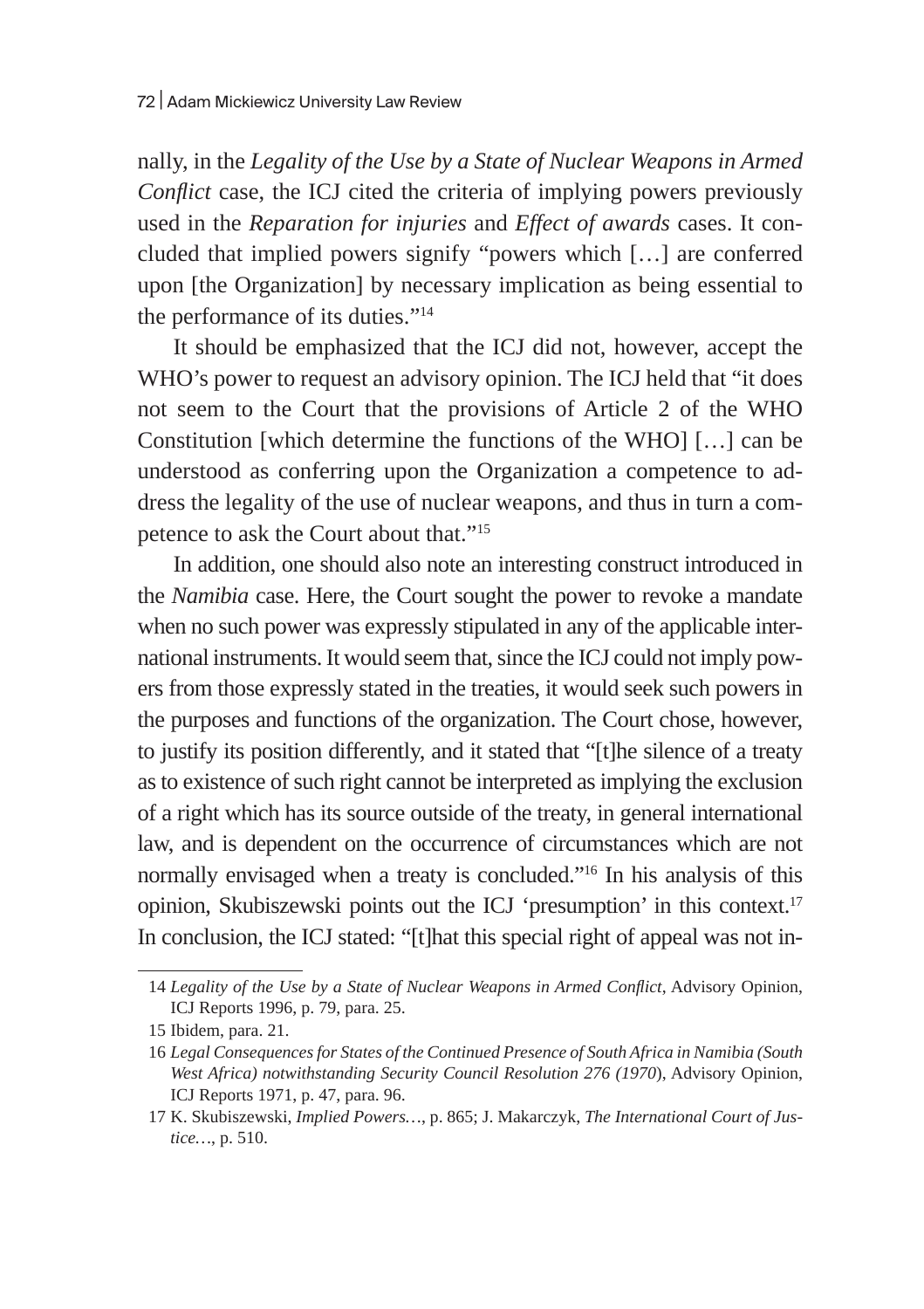serted in the Covenant cannot be interpreted as excluding the application of the general principle of law according to which a power of termination on account of breach, even if unexpressed, must be presumed to exist as inherent in any mandate, as indeed in any agreement."18

In this context, one should also refer to the case law of the Court of Justice of the European Union (CJEU), which provides examples of decisions in which powers of the Community were implied from its purposes and functions. It should be noted that the Court was just as cautious about using this basis for the implication of powers as the ICJ had been. Implying the Community's powers based on the Court's case law was not, in fact, of great importance because, as the author emphasised earlier, in Community law, similarly to EU law today, there was a mechanism for determining new powers under Article 308 of the TEC (Article 352 of the Treaty of the Functionning of the European Union (TFEU)). Some decisions of the Court are nevertheless worthy of attention and as such are frequently cited in the literature. The present author shall discuss several of these by way of example only. In one of the earliest decisions, the *8/55 Fédération Charbonnière de Belgique v High Authority* case, the European Court of Justice (ECJ) implied certain powers of the European Coal and Steel Community (ECSC) from the objectives of the constituent treaty. It must be emphasised, however, that the Court relied on this basis for implication in a subsidiary way only and the implied powers were, in fact, based on the express powers of the organization. The Court expressed its view as follows: "without having recourse to a wide interpretation it is possible to apply a rule of interpretation generally accepted in both international and national law, according to which the rules laid down by an international treaty or a law presuppose the rules without which that treaty or law would have no meaning or could not be reasonably and usefully applied."<sup>19</sup>

<sup>18</sup> *Namibia case*, op. cit., p. 48, para. 98.

<sup>19</sup> *C-8/55 Fédération Charbonnière de Belgique v. High Authority of the European Coal and Steel Community [1954–1956]*, ECR-292, p. 299.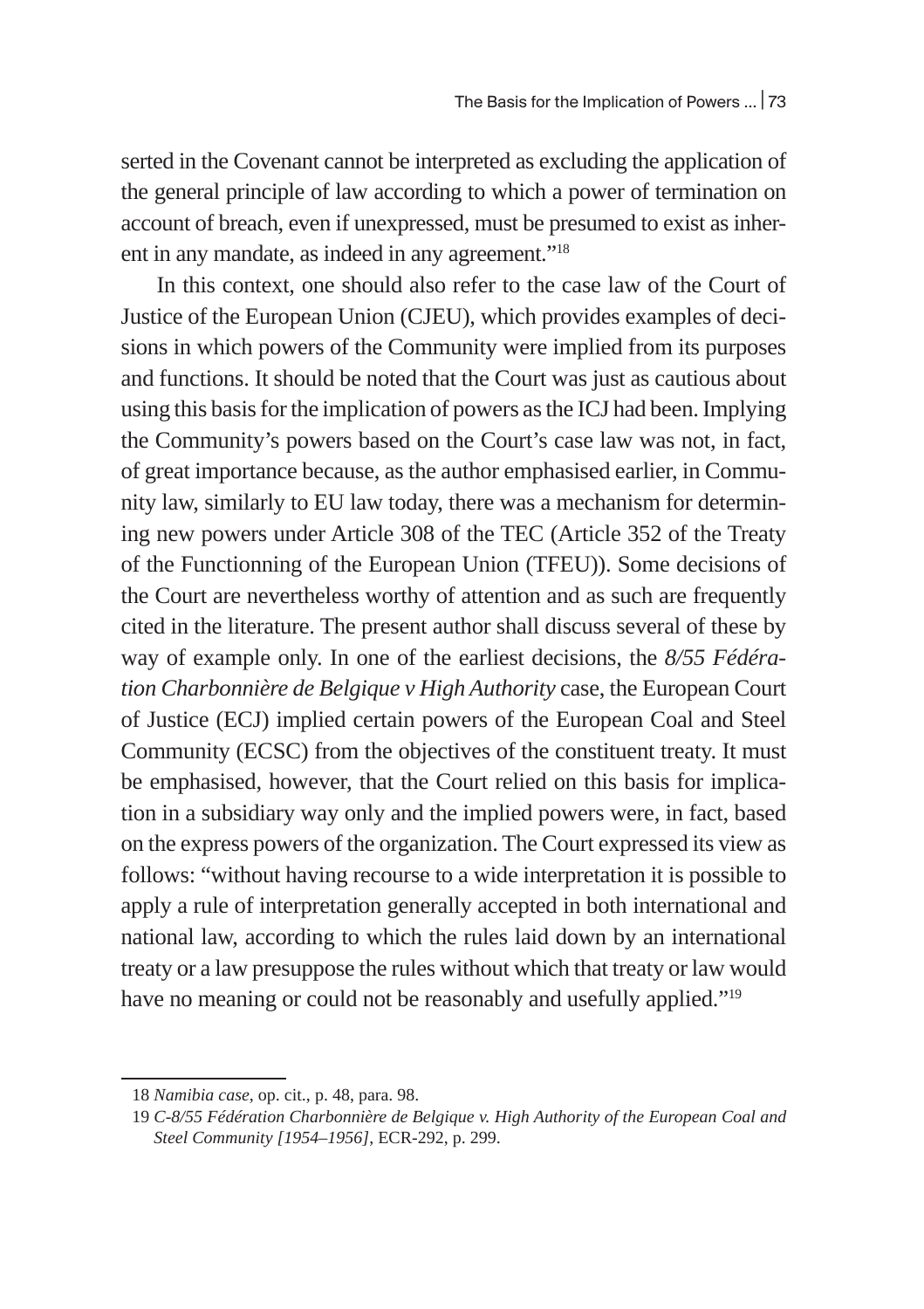The CJEU also formulated its stance on the matter in the most frequently cited judgment in this context, the *ERTA* case. In this case the Court stressed the need to consider the whole scheme of the EEC Treaty when implying powers, and invoked the transport-related objectives of the Treaty in order to demonstrate the existence of the external powers of the Community, i.e. its powers to conclude agreements in this regard. The Court concluded that this authority of the Community arises "*not only from an express conferment by the Treaty* […] but may equally flow from other provisions of the Treaty and from measures adopted, within the framework of those provisions, by the Community institutions."20

#### **The Express Powers of International Organizations as the Basis for Implication**

To start with, one may say that powers of international organizations expressly granted in their constituent instruments would seem to be a sufficient basis for implying further powers. These further powers will clearly be additional powers, i.e. subsidiary to express powers. No comprehensive statutory allocation of the powers of international organizations is possible and international organizations operate in a dynamic and constantly changing international reality, which means that exercising their express powers exactly as provided for in their constituent instruments may raise concerns. A response to such a new reality might clearly be provided by amending the statute. As the example of the subsequent EU Treaties shows, not only may one in this way change the legal status of an international organization, but one may also modify its powers. On the other hand, the example of the UN demonstrates that, when faced with the lack of political will to introduce significant changes to the statute, the organization must operate in this new environment often based on outdated or ineffective statutory provisions. In such a case the powers that are implied from previously granted origi-

<sup>20</sup> *C-22/70 Commission v. Council (ERTA case) [1971]*, ECR-263, para. 16.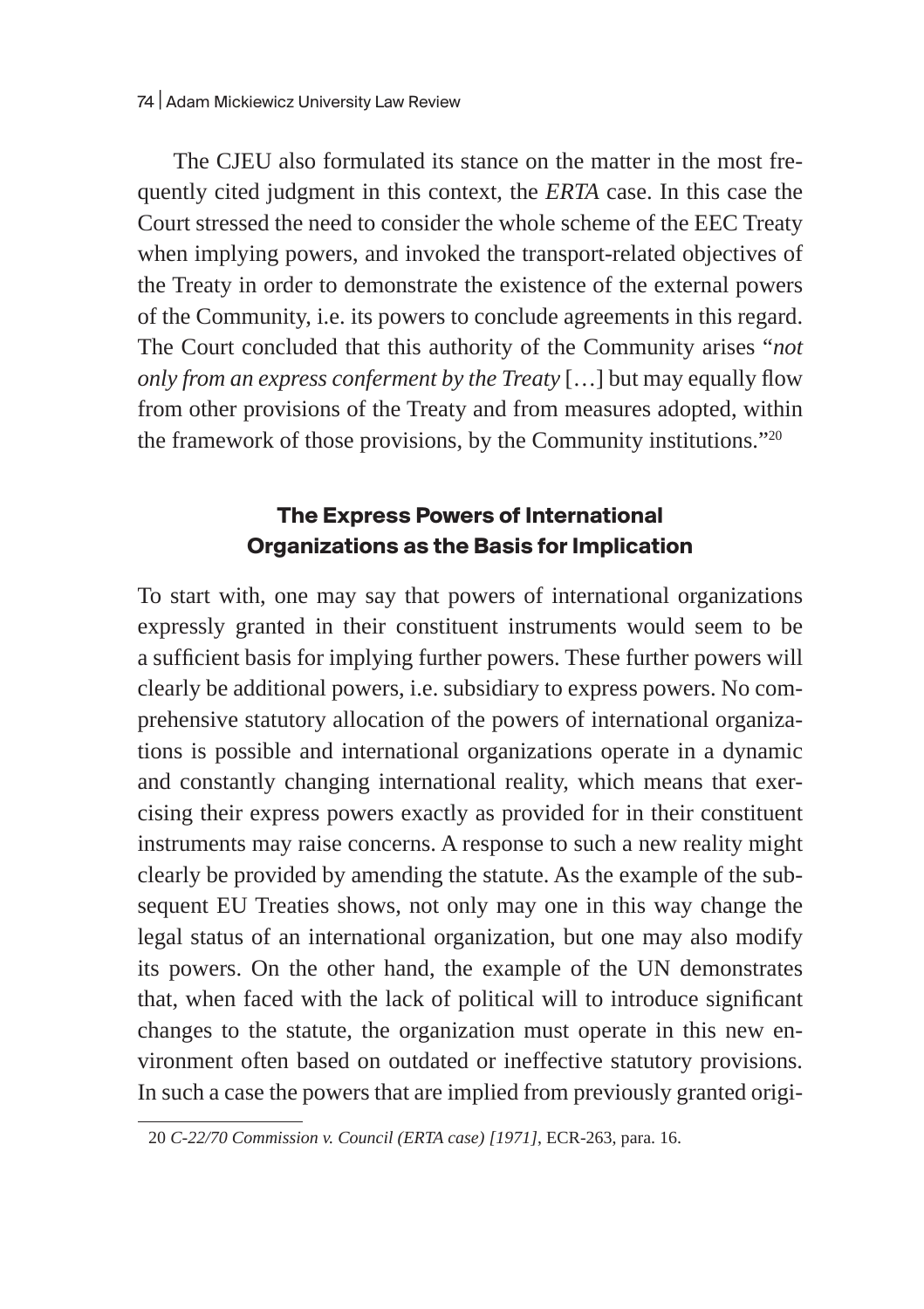nal powers offer a solution that, in practice, allows the performance of the statutory purposes of the organization. As in the UN Charter there is no mechanism for creating new powers based on existing powers (such as in Article 352 of the TFEU) for this organization and the implication of powers, especially those regarding external relations, may add a new meaning to the previously granted express powers.

When it comes to the ICJ stance on this matter, one should note the Court's lack of enthusiasm with regard to implying the UN's powers in this way and justifying implied powers with powers expressly granted. This view of the ICJ is illustrated by the *Reparation for injuries* case. When implying the powers of the UN in order to bring international claims for damage, the ICJ relied on the purposes and functions of the organization and stated that "the rights and duties of an entity such as the Organization must depend upon its purposes and functions as specified or implied in its constituent documents and developed in practice."<sup>21</sup>

It is worth noting that the ICJ's position was not unanimous, as demonstrated by the dissenting opinion of Judge Hackworth, who sought to limit any implication of the powers of this international organization to existing powers alone. In this particular case, he based the authority of the UN to make such claims on the express provisions relating to the competences and capacities of the organization provided for in Articles 104 and 105 of the UN Charter and the 1946 Convention of the Privileges and Immunities of the UN. In this context, Judge Hackworth stressed that if the organization was able to exercise these capacities and competences, it must also "be able to assert claims on its own behalf." Therefore, "the organization must have and does have ample authority to take needful steps for its protection against wrongful acts for which Member States are responsible."22 The essence of Judge Hackworth's view regarding the implication of powers is captured by the following statement: "[p]owers not expressed cannot freely be implied. Implied

<sup>21</sup> *Reparation for injuries case*, op. cit., p. 180.

<sup>22</sup> Dissenting Opinion of Judge Hackworth, *Reparation for injuries case*, op. cit., pp. 196–197.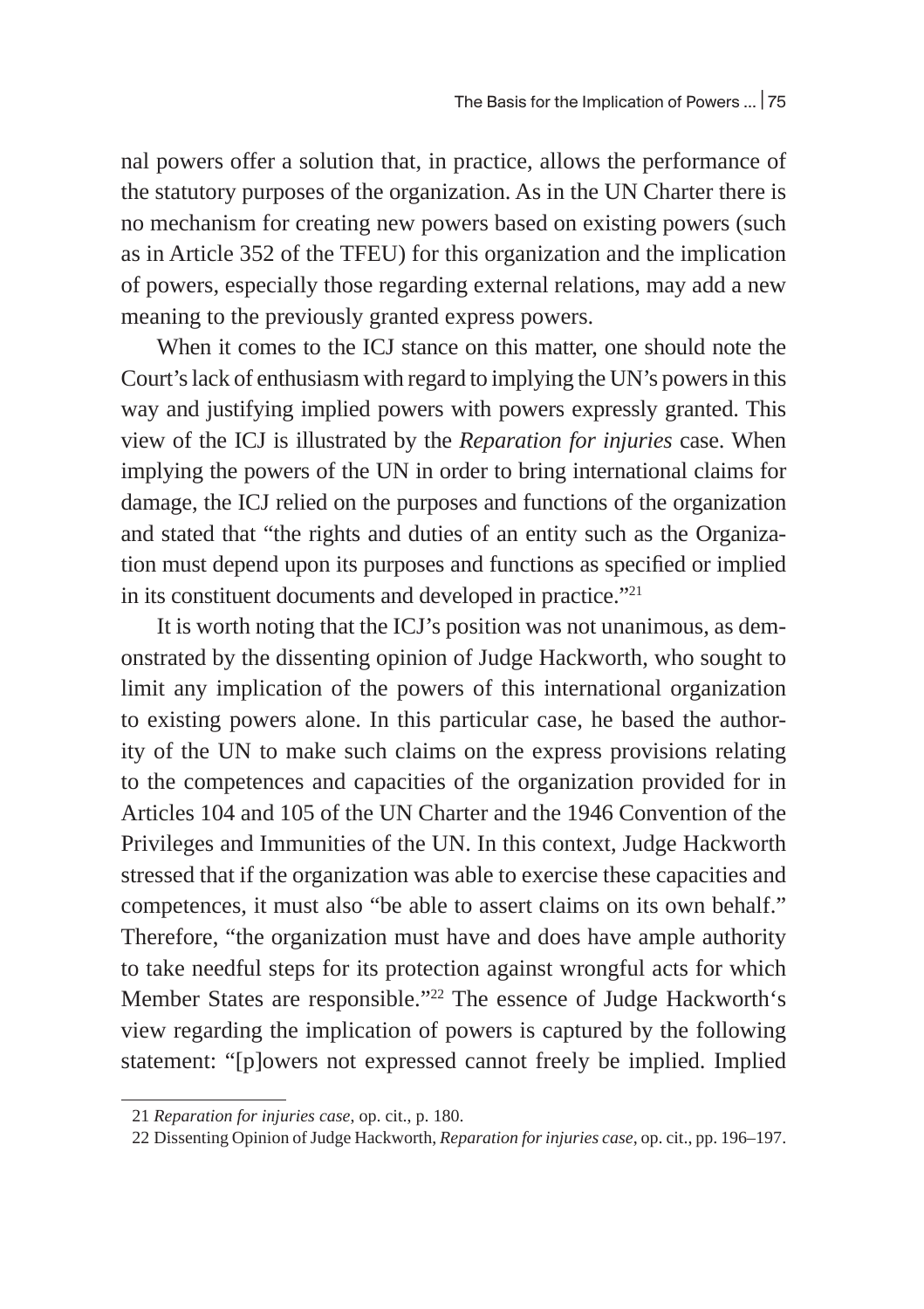powers flow from a grant of expressed powers, and are limited to those that are 'necessary' to the exercise of powers expressly granted."23

It could be said that the relevance of Judge Hackworth's doubts over the possibility of implying the powers of international organizations seem to persist today. According to the author of this work, this is demonstrated by the fact that the international instruments of some international authorities substantially limit the scope of what may be implied in their functioning. The 1982 United Nations Convention on the Law of the Sea provides an apt example of this. Article 157(2), which delimits the powers of the International Seabed Authority, stipulates that "[t]he powers and functions of the Authority shall be those expressly conferred upon it by the Convention. The Authority shall have such incidental powers, consistent with the Convention, as are implicit in, and necessary for, the exercise of those powers and functions with respect to activities in the Area."24 The provisions of this article allow, albeit to a limited extent, the use of implied powers. In this particular case, the capacity of the International Seabed Authority (ISA) to imply powers depends on whether the power in question is based on the provisions of the Convention and whether it is necessary with respect to the ISA's activities.

If we are to refer this stance to the position taken by the CJEU, then, similar to the ICJ advisory opinion in the *Reparation for injuries* case, which reflects the somewhat unclear position of the ICJ on the doctrine of implied powers, in the CJEU case law an example is provided by the afore-mentioned *ERTA* case. Even the earlier decision in the *8/55 Fédération Charabonnière* case indicates that the Court, when implying powers of the ECSC, relied both on the express powers of this organization and, in a subsidiary way, on its purposes and functions. The Court applied an interpretation according to which the rules of an international agreement presuppose the existence of rules "without which that treaty or law would have no meaning or could not be

<sup>23</sup> Ibidem, p. 198.

<sup>24</sup> United Nations Treaty Series (UNTS), vol. 1833, p. 3.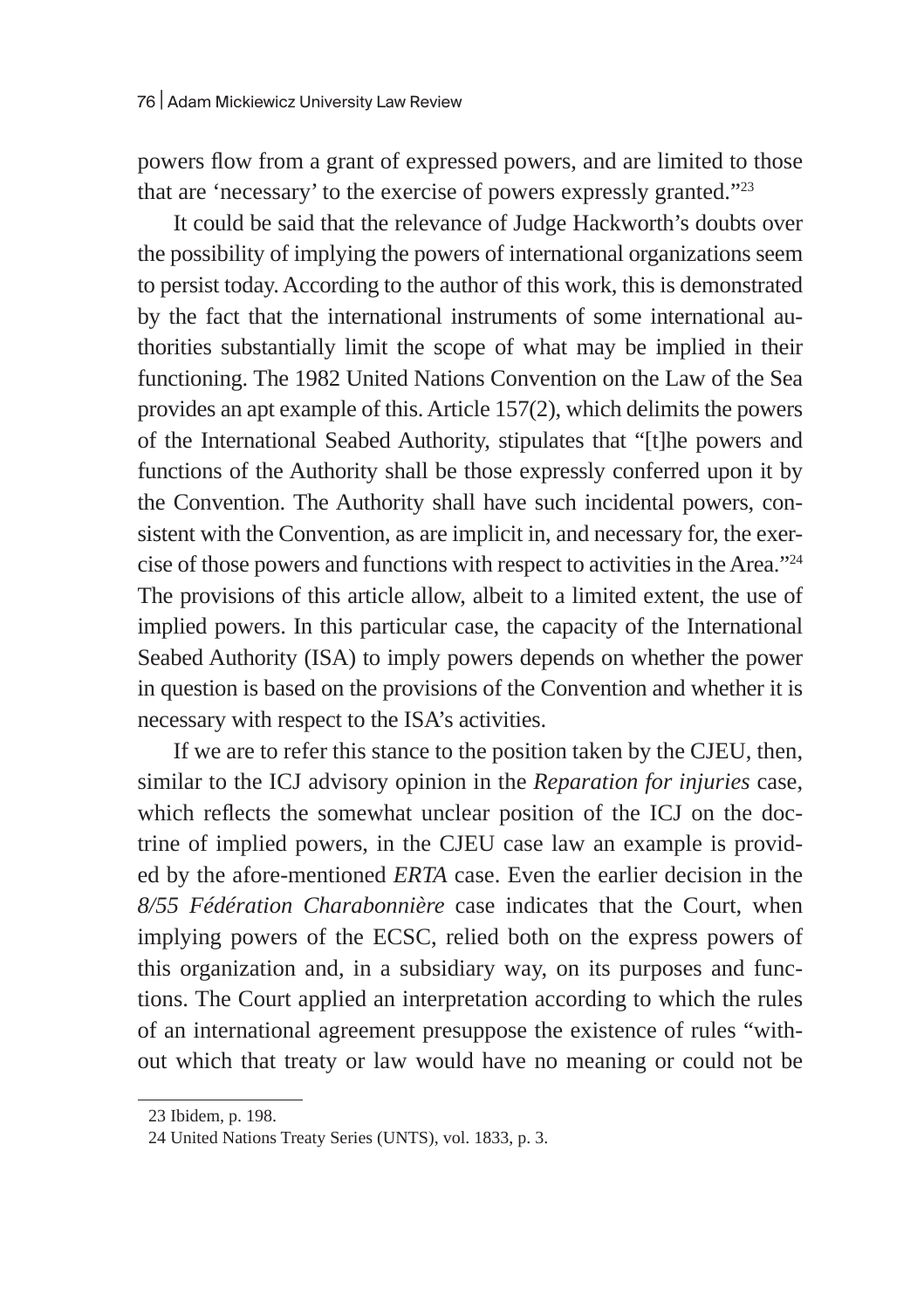reasonably and usefully applied."25 In contrast, in the classic opinion of the *ERTA* case the CJEU implied the powers of the Community to conclude agreements on transport from its express powers, but it also referred to the whole scheme and the objectives of the Treaty. The essence of the Court's view on the matter boils down to the statement that the Community's power in question exists not only if it is expressly stated in the specific provisions of the Treaty, but may also "flow from other provisions of the Treaty and from measures adopted, within the framework of those provisions, by the Community institutions."26

In consequence, the Court then elaborated and concluded that, if the Community has internal competence, it follows that it also has external competence, a fact usually referred to as the principle of parallelism.27 When elaborating on this doctrine, the Court also imposed limits on such implications of external powers and introduced to the principle of parallelism the test of necessity. In its developed form, this test means that the attainment of specific objectives of the TEC in the external sphere must be inextricably connected with the performance of internal acts in a given field of co-operation.<sup>28</sup>

### **Concluding Remarks**

Based on the decisions of international courts, as discussed above, we may observe that implying the powers of international organizations from their expressly granted powers entails certain problems. When relying on expressly granted powers, such as the basis for implying the powers of international organizations in external relations, the courts also usually indicated other conditions that prevented free implication of powers. The pro-

<sup>25</sup> *C- 8/55 Fédération Charbonnière*… p. 299.

<sup>26</sup> *ERTA case*, op. cit, p. 274, para. 16.

<sup>27</sup> See *Opinion 1/76 Draft Agreement establishing a European laying-up fund for inland waterway vessels [1977]*, ECR-741.

<sup>28</sup> *Opinion 1/94 Competence of the Community to conclude international agreements concerning services and the protection of intellectual property Art 228 (6) of the EC Treaty [1994]*, ECR I-5267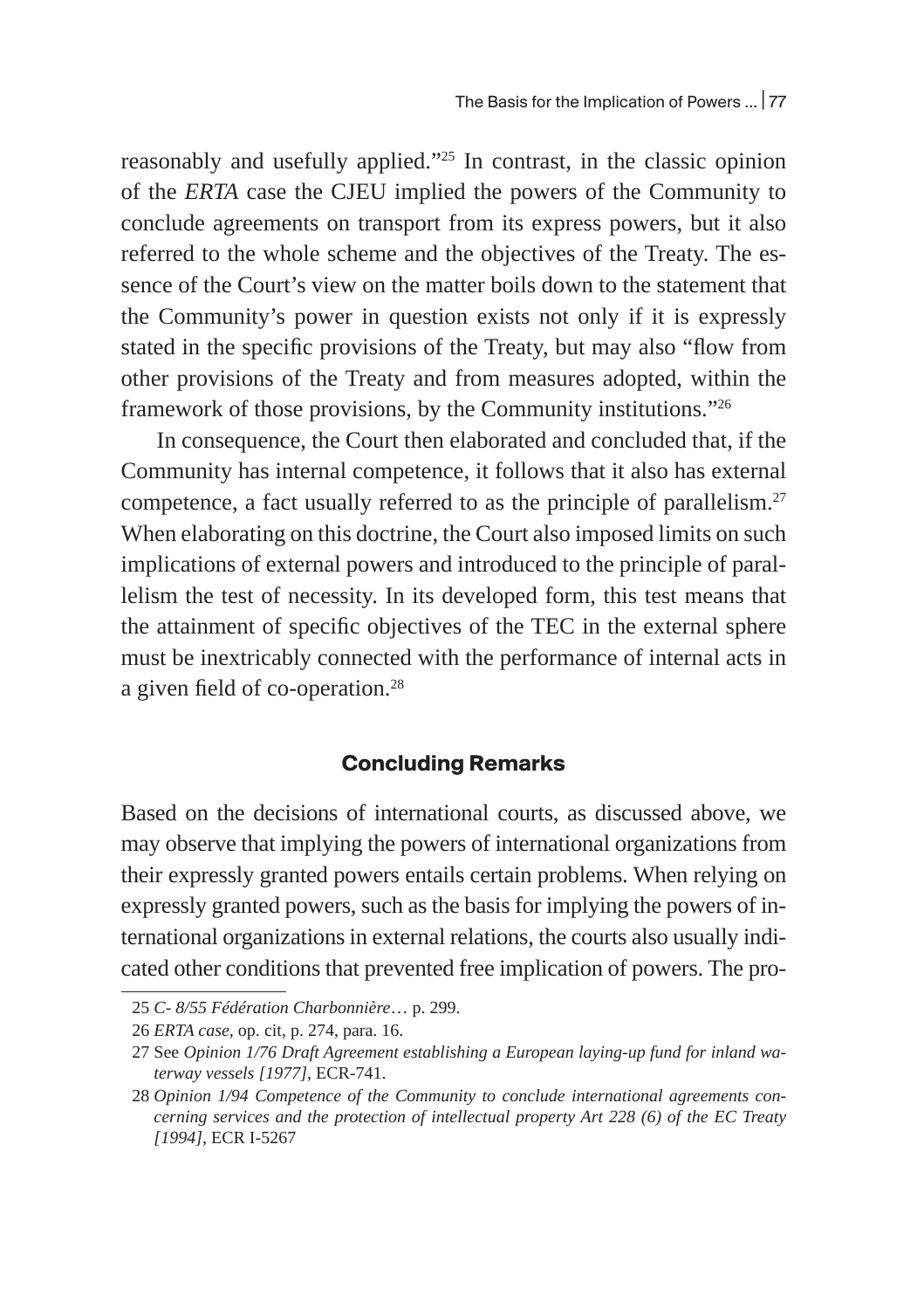cess of implying the powers of international organizations must be applied with caution, but this category of powers of international organizations in external relations has been established in practice. Contrary to Finn Seyersted's opinion, it is certainly no fiction.<sup>29</sup> Implying the powers of various entities is never easy, regardless of whether international law, EU law or national law is involved. The judgment on the *McCulloch* case, which initiated the doctrine of implied powers, also points to potential and real problems faced by the US Supreme Court in this case.<sup>30</sup>

#### **References**

- Conforti B., Focarelli C., *The Law and Practice of the United Nations*, The Hague 2005.
- Engström V., *Understanding Powers of International Organizations. A Study of the Doctrines of Attributed Powers, Implied Powers and Constitutionalism – with a Special Focus on the Human Rights Committee*, Turku 2009.
- Ferrari Bravo L., Giardina A., *Commentario al Trattato Istitutivo della CEE*, vol. III, Milano 1965.
- Gadkowski A., *The doctrine of implied powers of international organizations in the case law of international tribunals*, "Adam Mickiewicz University Law Review" 2016, vol. 6.
- Gadkowski A., *Treaty-making powers of international organizations*, Poznań 2018.
- Klabbers J., *An Introduction to International Instituitional Law*, Cambridge 2015.

<sup>29</sup> In Seyersted's opinion, given the dynamic development of international organizations, the concept of implied powers may be too blunt a tool for describing the true scope of the powers of international organizations, see F. Seyersted, *United Nations Forces*, "37 British Yearbook of International Law" 1961, p. 455. Seyersted even called it 'a fiction of "implied powers' noted that even the ICJ referred to this 'fiction' in the initial years of its activity, see *Common Law of International Organizations*, Leiden 2008, p. 65.

<sup>30</sup> See A Gadkowski, *Treaty-making powers of international organizations*, Poznań 2018, p. 125 et seq.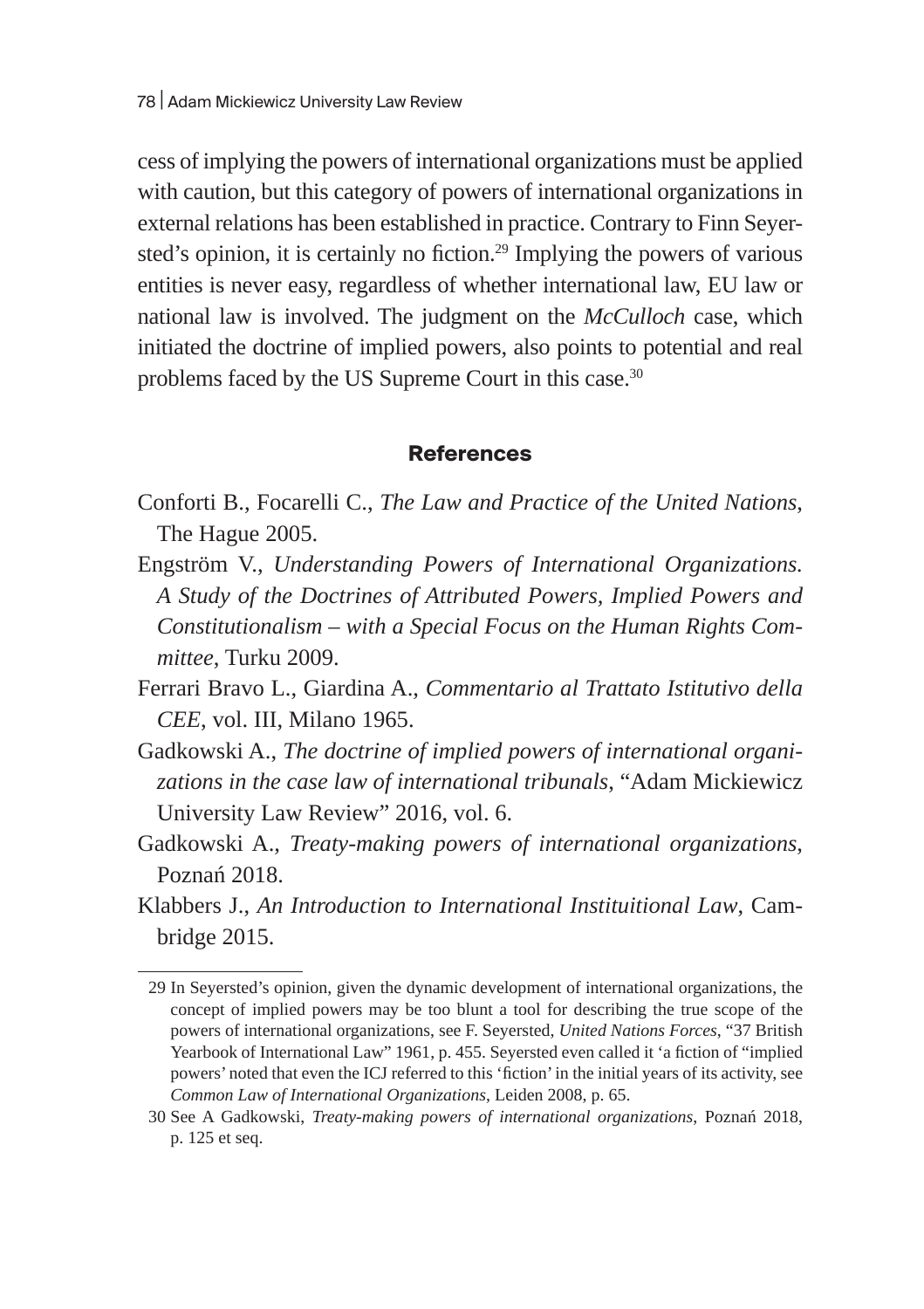- Makarczyk J., *The International Court of Justice on the Implied Powers of International Organizations*, in: *Essays in International Law in Honour of Judge Manfred Lachs*, ed. J. Makarczyk, The Hague 1984.
- Rama-Montaldo M., *International Legal Personality and Implied Powers of International Organizations*, "44 British Yearbook of International Law" 1970.
- Seyersted F., *United Nations Forces*, "37 British Yearbook of International Law" 1961.

Seyersted F., *Common Law of International Organizations*, Leiden 2008.

Skubiszewski K., *Implied Powers of International Organizations*, in: *International Law at a Time of Perplexity. Essays in Honour of Shabatai Rosenne*, ed. Y. Dinstein, Dordrecht 1989.

#### **SUMMARY**

## **The Basis for the Implication of Powers of International Organizations**

The aim of this article is to present the basis of the implication of powers of international organizations. This topic is not only of great interest and import from the point of view of the theory of international organizaizations, but also from that of the practice of international organizations, particularly important institutions of international cooperation. The author discusses the nature of the basis for such implication before then examining the implication of powers within the context of international organizations' expressly granted powers.

Keywords: International organizations, International Court of Justice, Permanent Court of Intrenational Justice, Court of Justice of the European Union, powers of international organizations.